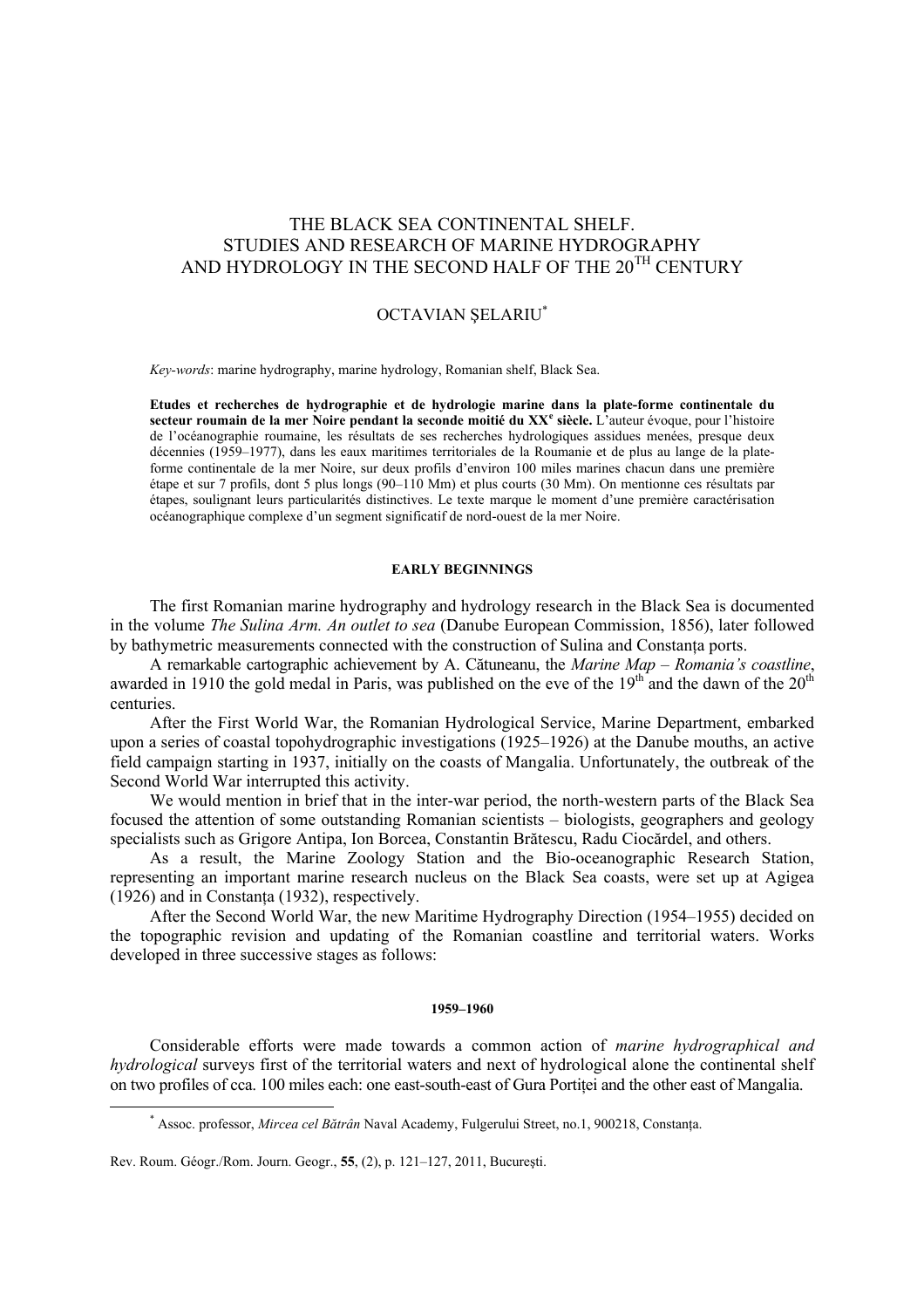In view of the above, a former gun boat of the Military Marine, The Stihi, was re-equipped, fitted for hydrological investigations, and turned into a surveying vessel (NH 112). It was equipped with new propellers, installations for navigation, for hydrographic and hydrological surveys, for launching specific equipment into the sea to collect and assay hydrological, hydrobiological and sedimentological samples; for water chemistry determinations, a micro-laboratory, a semi-automated meteorological station, etc. were ready for research-work.

In order to enlarge the field of investigation, a temporary collaboration was concluded with specialists from the Hydrography Direction, the Romanian Academy Laboratory of Marine Biology and the Hydrology Laboratory of the Institute for Hydrotechnical Studies and Research.

A first step in undertaking systematic works of marine hydrography, bathymetry and hydrology was to establish a topographic base on the shore and canvas the lines of bathymetric sounding and of hydrological profiles.

The hydrological line had over 100 equi-distant lines, 12 miles long, each profile featuring 5 stations/points in which the ship was to anchor and make determinations of water temperature, salinity and density, alkalinity, soluted oxygen content, marine currents, elements of waves, sea roughness, meteorological observations and collect samples from the superficial sea-bed layer.

In this stage, numerous measurements were performed at depth stations and horizons of all the previously established points of the hydrological network of territorial waters, and of two more 80–90 mlong profiles in open sea each; during 1960, measurements were repeated four times every season.

## **1961–1969**

In the autumn of 1960, after hydrographic-hydrology surveys conducted in the previous stage had been concluded, a tripartite international meeting was held attended by maritime hydrography bodies from the Soviet Union, Romania and Bulgaria. An important comprehensive plan was drafted, involving the joint collaboration in matters of complex maritime research-work, *exclusively hydrological*, of the whole shelf from the western and north-western parts of the Black Sea.

The idea was to obtain a series of hydrological profiles quasi-normally oriented to the coastlines of each of the three participant countries. It was agreed for all research ships to go to sea simultaneously four times a year, and for hydrological measurements to be common in content. It was considered, and rightly so, that the synoptic benefits of simultaneity would prove efficient in the interpretation of the data obtained. Another Protocole provision stipulated (rather domineeringly) that annually centralised results obtained by the Romanian-Bulgarian side should be delivered to the Soviet part at the end of each year, who in its turn was to give the other two partners a general synthesis of the whole western portion of the Black Sea (unfortunately, a commitment never fulfilled).

The maritime programme assumed by the Romanian side was completed in nine years (1961– 1969), a minor change having been made in the positions of two stations on the Sulina profile.

Under the continental shelf hydrological project, Romania was assigned five profiles, three of them of appreciable length with the following orientation: eastward – *Sulina*, 90 miles; south-eastward – Sfântu Gheorghe, 110 mile; *Mangalia* – east-north-eastward, 90 miles, and two shorter profiles 30 miles each: *Gura Portitei*, east-south-east and *Constanta* eastern orientation.

The five profiles totalled 39 stations each time the ship went out to sea (the vessel anchored or drifting at depths of over 70 m), the researchers worked diligently and often in the very difficult conditions of a rough sea.

In the case of our investigations, an expedition to sea lasted for some 5–6 days/month, the complete working programme being repeated four times/year in February, May, August and November, considered to be characteristic months, hence the term "standard hydrological profiles".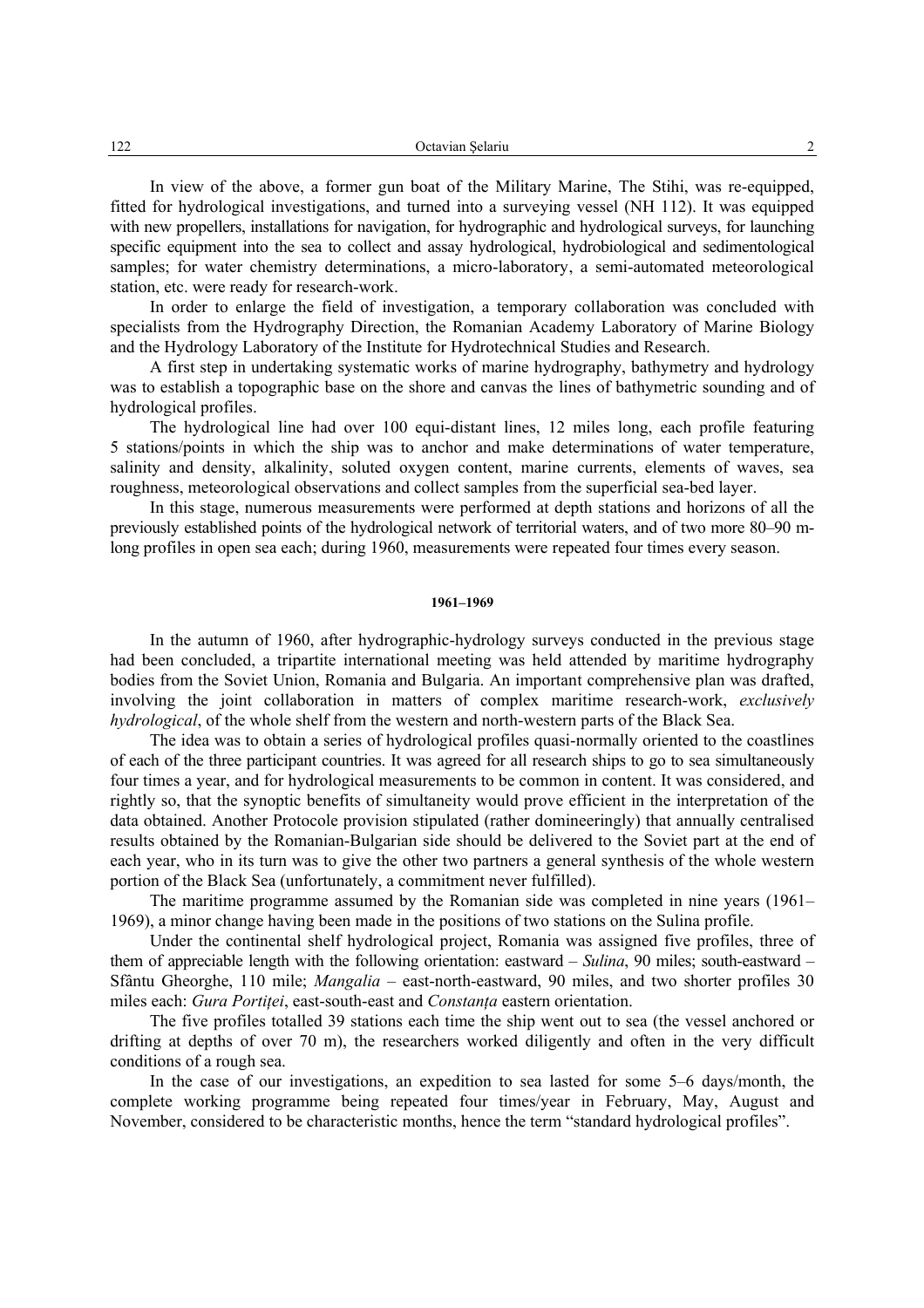#### **1970–1977**

As from 1970, after having given up the previous profiles new ones were chosen. They had an altogether different orientation in order to get a better coverage of Romania's entire continental shelf; however, the working programme formerly established and the seasonal rate of sea-goings (February, May, August and November) were maintained.

Besides, an important aspect was the addition of some fixed multi-diurnal stations for an interval of 48–72 hours were located in the central area of the shelf and equipped with self-recording devices (thermo-bathygraph and currentgraph) which supplied diagrammatic information on temperature variations with the depth and data on the sea currents.

At the same time, additional sedimentological and hydrological surveys went on in various points or positions off the continental shelf.

#### **GLOBAL DATA 1959–1977**

The schematic location of an almost twenty-year-long marine research into the continental shelf of the Romanian Black Sea littoral area (Fig. 1).

Out of a huge amount of data, some hydro-physical considerations on *marine hydrology* (A) and *submarine hydrography* (B) are further presented.



Fig. 1 – The schematic location of marine research into the continental shelf.

#### **A. Marine hydrology**

• *Water temperature* [19]: major seasonal sea-surface thermal variations, with significant local influences on the littoral waters at the Danube mouths; appreciable specific stratifications at depth – in *summer*, direct vertical variation (high temperature decreases in the active sea-layer (0–75 m); in *winter*, inverted thermal stratifications (slight increases with depth and a tendency to isothermy); the effect of wind on surface water ("upwelling").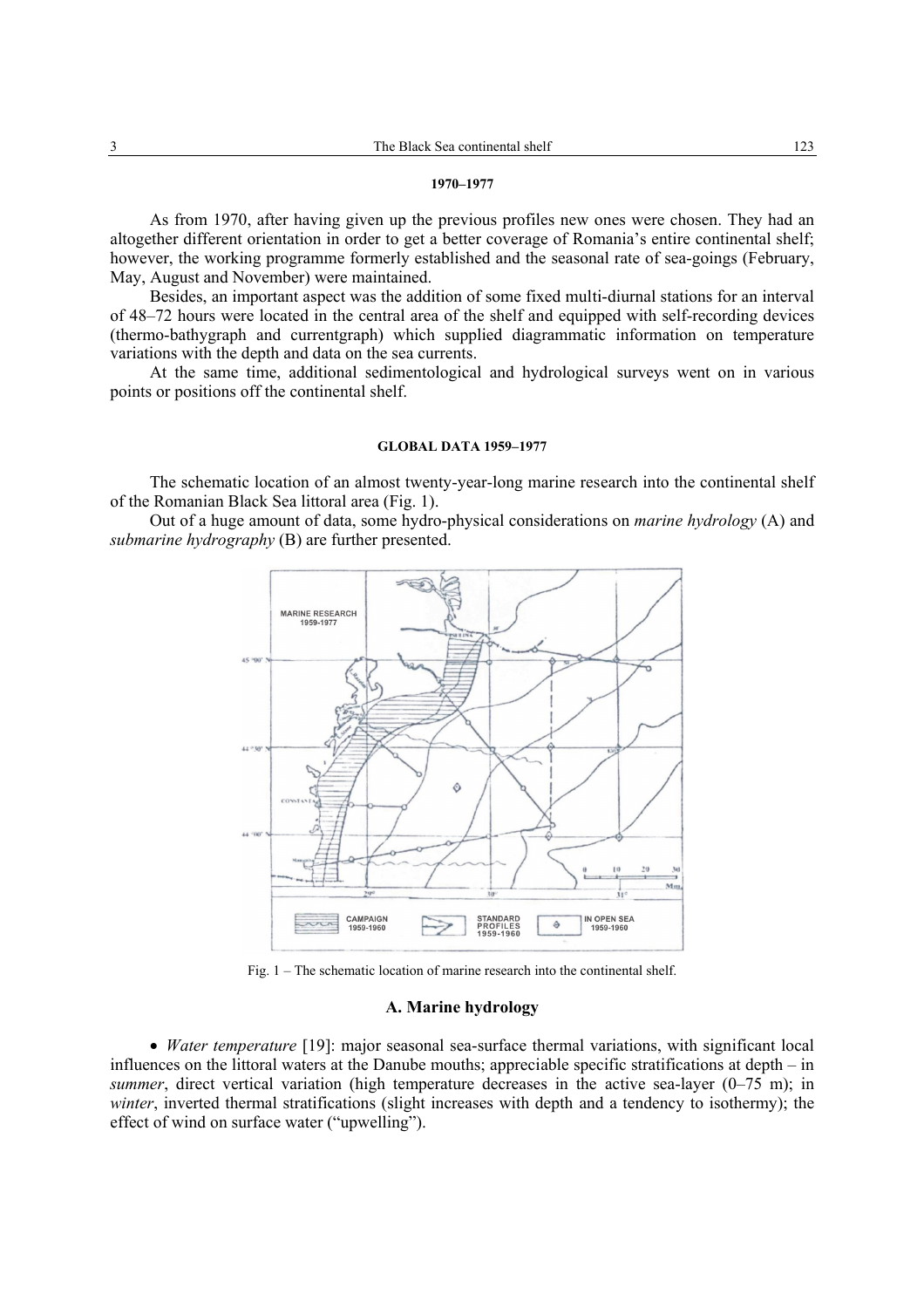• *Chemical composition and salinity*: salmastrian waters influenced by the Danube inflow; divergent and progressive increase of salinity towards the open sea and to the south; at depths below 25 m there is a tendency of hydrochemical homogenisation of salinity values ≥18‰; *thermo-saline regime* [18]: impacts especially water density, as well as other physical magnitudes (submarine hydroacoustic, etc.), the water convection movement involved in the adequate organisation of waters on the shelf versus the central-deep areas of the Black Sea infested with sulphuratted hydrogen (Fig. 2).



Fig. 2 – Temperature and salinity isopleths in the north-west of the Black Sea.

• *Masses of water* [2]: temperature values associated with other hydrological variables (soluted oxygen, turbidity, etc.), used in resolving some differential equations of diffusion and thermal conductivity, enable the qualitative assessment of three masses of water in the Romanian Black Sea area:

- 1. coastal waters,
- 2. off-shore open sea surface waters,

3. deep waters.

Their differentiation and seasonal variations had concrete applications not only in physical hydrology, but also in marine hydrology (G. Müler, H. Skolka, in *Ecologie marină*, vol. III 1969, vol. IV 1973).

• *Marine waters dynamics* [5, 6, 12, 14]: level variations: data processed after a recording device planted in Constanţa harbour: slightly perceptible semi-diurnal tide, mild but an obvious tendency of the sea-level to rise against a oscillating background; Waves, in open sea are important for navigation or maritime technologies – in low-depth area studied as breakers with significant impact on coastal morphodynamics; Marine currents, studied both in terms of sea-surface layer and of their vertical structure, are differentiated into: *drift currents* (wind-related), *density currents* (in the predeltaic marine area), and *inertia currents* (after a relative fall in the impulse force), but also *local circulation cells* induced by the configuration of the coastline or by various hydrotechnical structures designed for port activities or coastline defences.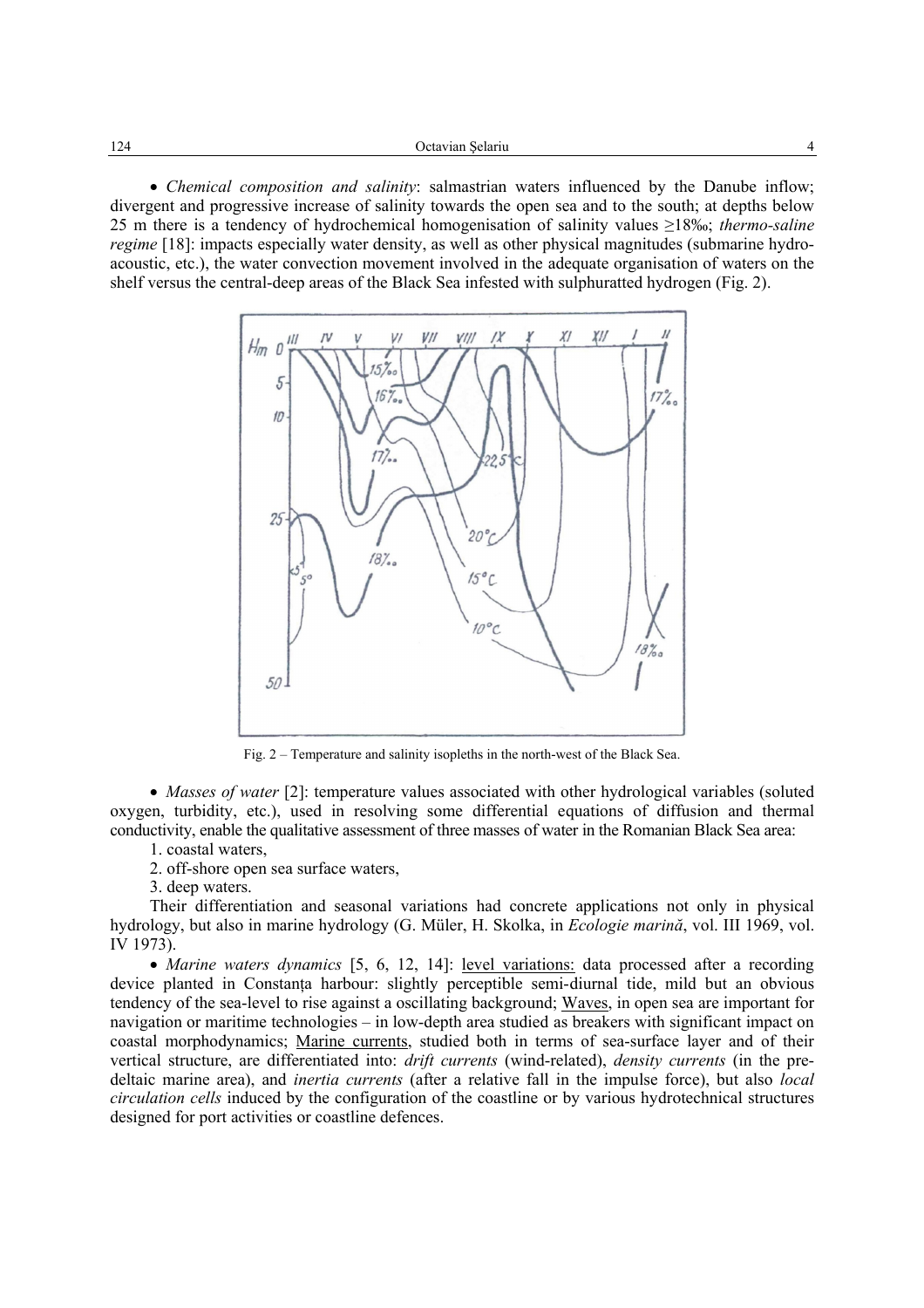## **B. Submarine hydrography**

• *The sea-shore and the submarine coastal slope* [1, 3, 18] show major morphological imbalances in the processes of accumulation-erosion in the northern sector of a low, vulnerable coast and processes of abrasion and sliding in many portions of the unmanaged cliff of Singol Cape (Constanţa North).

In general, there are obvious signs that the coast tends to retreat, concomitantly with the shrinking of the beaches due to human activity, reduced river sediment-load input to the sea, on the one hand, and to the deviation of the sea alluvia flow caused by the extension of hydrotechnical constructions on the submarine coastal slope, on the other.

• *Continental shelf* [2, 11, 16, 17], considered to be the continuation of Dobrogea land under the sea level<sup>1</sup>, basically a flat submarine table with small slopes (0°04' – 0°09') extending up to the 128– 130 isobath, which is the eastern end of the shelf marked by an evident scarp.

• *From a genetic viewpoint*, our continental shelf falls into the transgression-accumulation shelf category, following the well-known Holocene post-glacial transgression, resulting in the eustatic rise of the sea level affected also by negative epirogenetic movements and strong sedimentation.

Works of general bathymetric hydrography and detailed elevations in certain parts, as well as careful interpretation of the great many sedimentological samples made in the 1960s–1970s have enabled us to establish some submarine morphology features, e.g. a network of submarine valleys hidden under a thick alluvial layer, a finding argumented not so much bathymetrically as by granulometric and numerological values [10]. The main collector of the submarine valleys is the south-east-oriented submarine valley of the Danube which crosses the shelf up to parallel 44°, touching upon the continental slope through an impressive submarine canyon<sup>2</sup> (Fig.  $\hat{3}$ ).



Fig. 3 – Submarine canyon in continuation of the submarine valley of the Danube.

 $\frac{1}{1}$ <sup>1</sup> C. Brătescu, 1928 – "the real margin of Dobrogea should be looked for somewhere in the open sea and not at the present sea side"

<sup>&</sup>lt;sup>2</sup> Surveyed and mapped in Romania during 1963-1964 [4], subsequently named by the Russians as Vyteaz [Vitenz] (?!) canyon.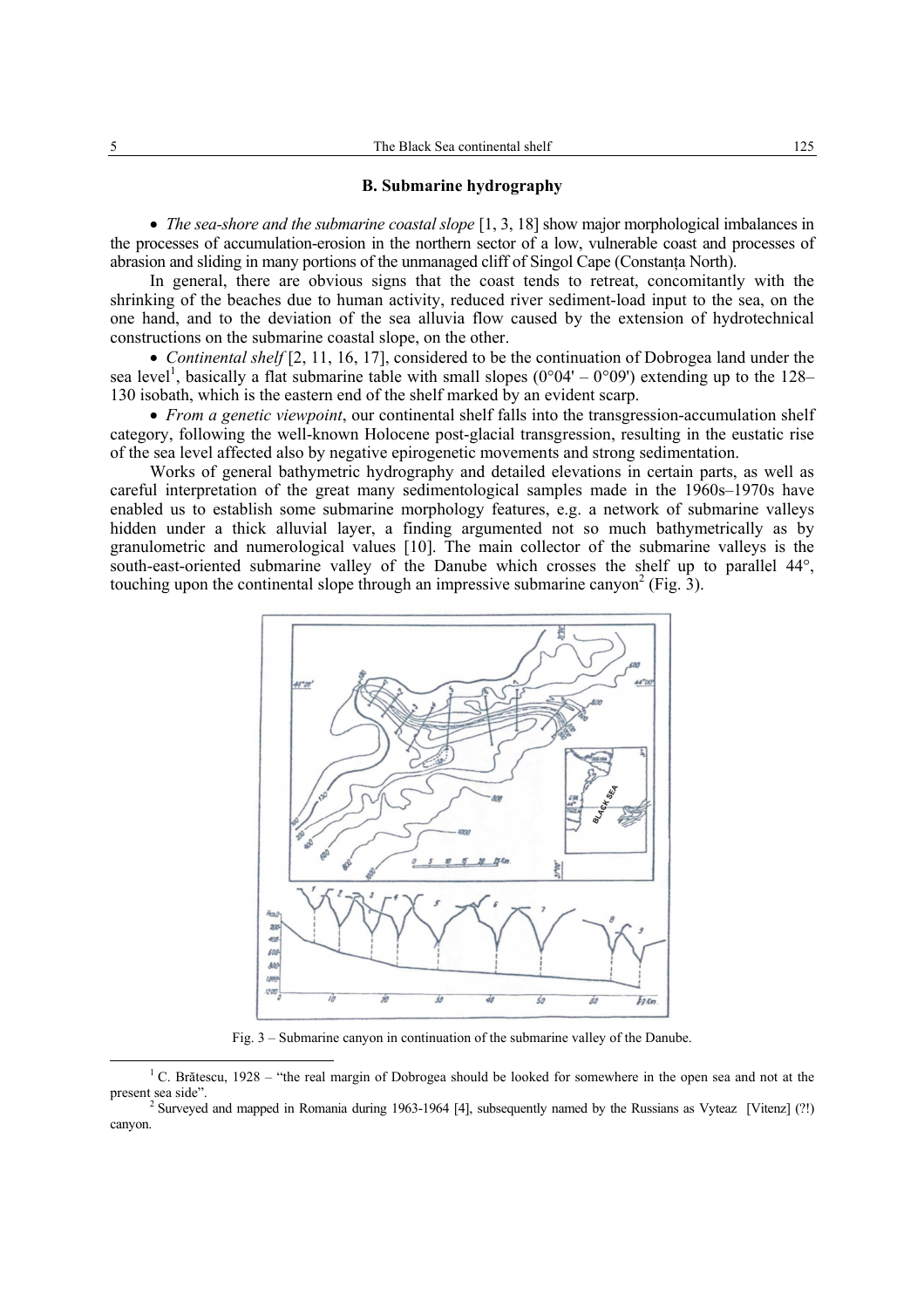Similar morpho-sedimentological interpretation criteria allowed to divide the continental shelf into an *inner shelf* in the west, strongly sedimented, and an *outer shelf*, beyond the 70 m isobath, deficient in terms of present-day sedimentation. The two sides are separated by a 55–65 m-deep transition zone.

Some relict littoral bars might exist at depths of 50–60 m and 70–80 m, an assumption supported by a slightly rougher granulometric texture and the presence of heavy minerals. In the canyon zone [4] (Fig. 3), one can detect traces of submarine slidings from the upper part of the continental slope.

A schematic geomorphological representation of the continental shelf in the Romanian sector of the Black Sea is given in Figure 4.



Fig. 4 – A geomorphological sketch of the continental shelf.

A generalised bathymetric picture of this part of the shelf presents its outer limit at the 130 m isobath, a schematic view of the internal and external shelf and some other details in the shelf area and the afferent continental slope.

## **BIBLIOGRAPHY**

- Bondar, C., Rovența, V., Șelariu, O. (1976), *Influența factorilor hidrometeorologici marini asupra porturilor și amenajărilor hidrotehnice de pe litoralul românesc la Mării Negre*, in Bul. Inst. de Marină "Mircea cel Bătrân", pp. 36–46.
- Caraivan, Gl., Şelariu, O. (1974), *Consideraţii asupra proceselor de sedimentare din zona externă a platformei continentale din sectorul românesc al Mării Negre*, St. Cerc. Geol., geofiz., geogr., T **XX** *1–2*, Edit. Academiei, pp. 213–218.
- Jianu, M., Şelariu, O. (1969), *Processes morphologiques actuelles de la zone de déversement du bras Sf. Gheorghe du Danube*, in Colloque sur l'hydrologie des deltas, organisé par UNESCO, pp. 5–13, Bucureşti.
- Marinescu, A., Şelariu, O. (1965), *An underwater valley in front of the Romanian shore of the Black Sea*, in Rev. Roum. Geol., geophys., geogr., T. **IX**–*1*, pp. 77–80 (republished in Rapp. Comm. Inter. Mer Medit., **20**–*4*, Monaco), Edit. Academiei, Bucureşti.
- Marinescu, A., Şelariu, O. (1968), *Les variations périodiques des niveaux de la Mer Noire à Constantza*, in Travaux du Musée d'Histoire Nat. "Gr. Antipa", T. 8, 1–2, pp. 531–535.